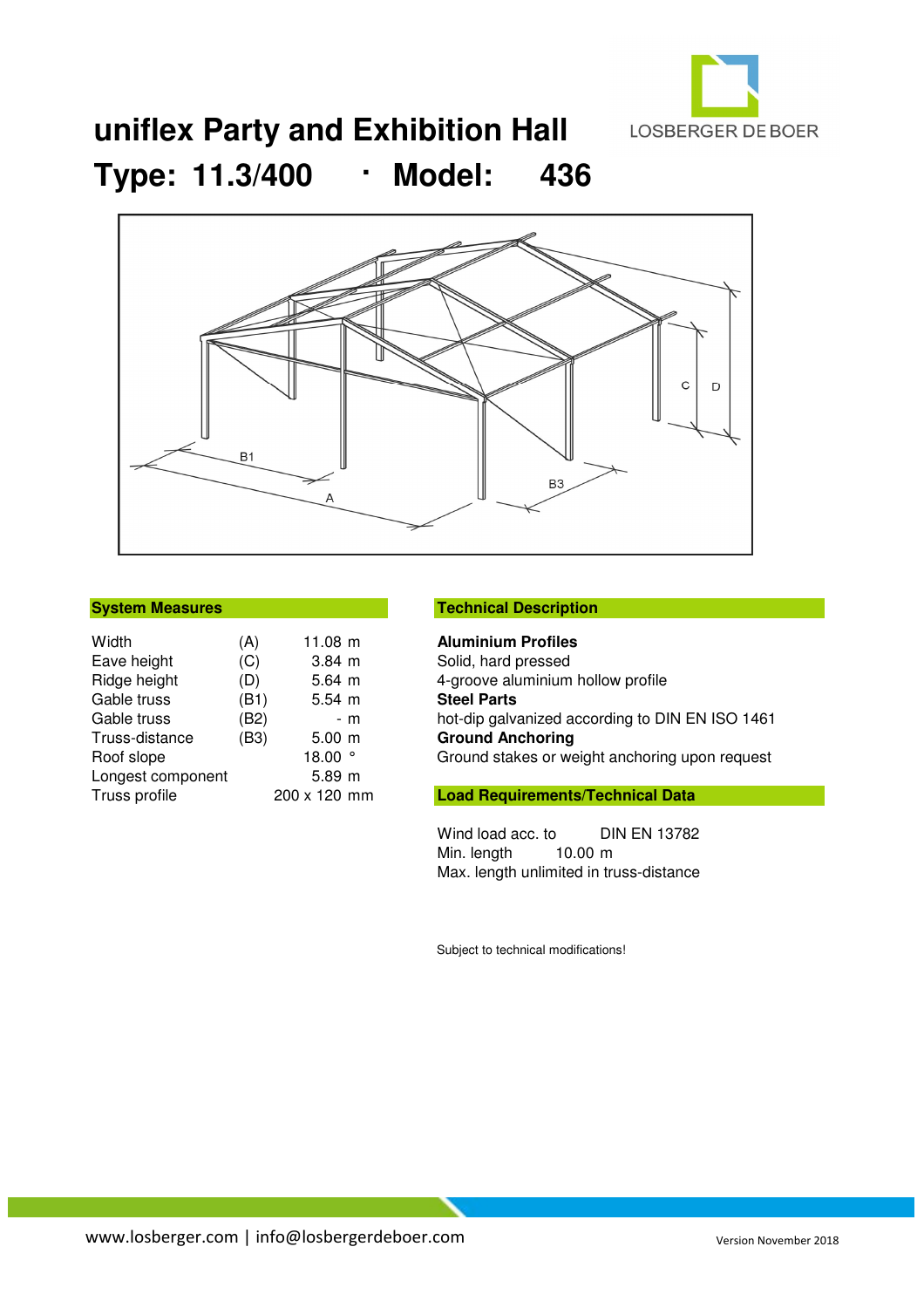

# **uniflex Party and Exhibition Hall Type: 16.3/400** · **Model: 246**



| Width             | (A)  | 16.08 m      |  |
|-------------------|------|--------------|--|
| Eave height       | (C)  | $3.84 \; m$  |  |
| Ridge height      | (D)  | 6.45 m       |  |
| Gable truss       | (B1) | $5.54 \; m$  |  |
| Gable truss       | (B2) | $5.00 \; m$  |  |
| Truss-distance    | (B3) | $5.00$ m     |  |
| Roof slope        |      | 18.00        |  |
| Longest component |      | $8.61$ m     |  |
| Truss profile     |      | 200 x 120 mm |  |
|                   |      |              |  |

### **Technical Description**

**Aluminium Profiles** Solid, hard pressed 4-groove aluminium hollow profile **Steel Parts** hot-dip galvanized according to DIN EN ISO 1461 **Ground Anchoring** Ground stakes or weight anchoring upon request

## **Load Requirements/Technical Data**

Wind load acc. to DIN EN 13782<br>Min. length 10.00 m Min. length Max. length unlimited in truss-distance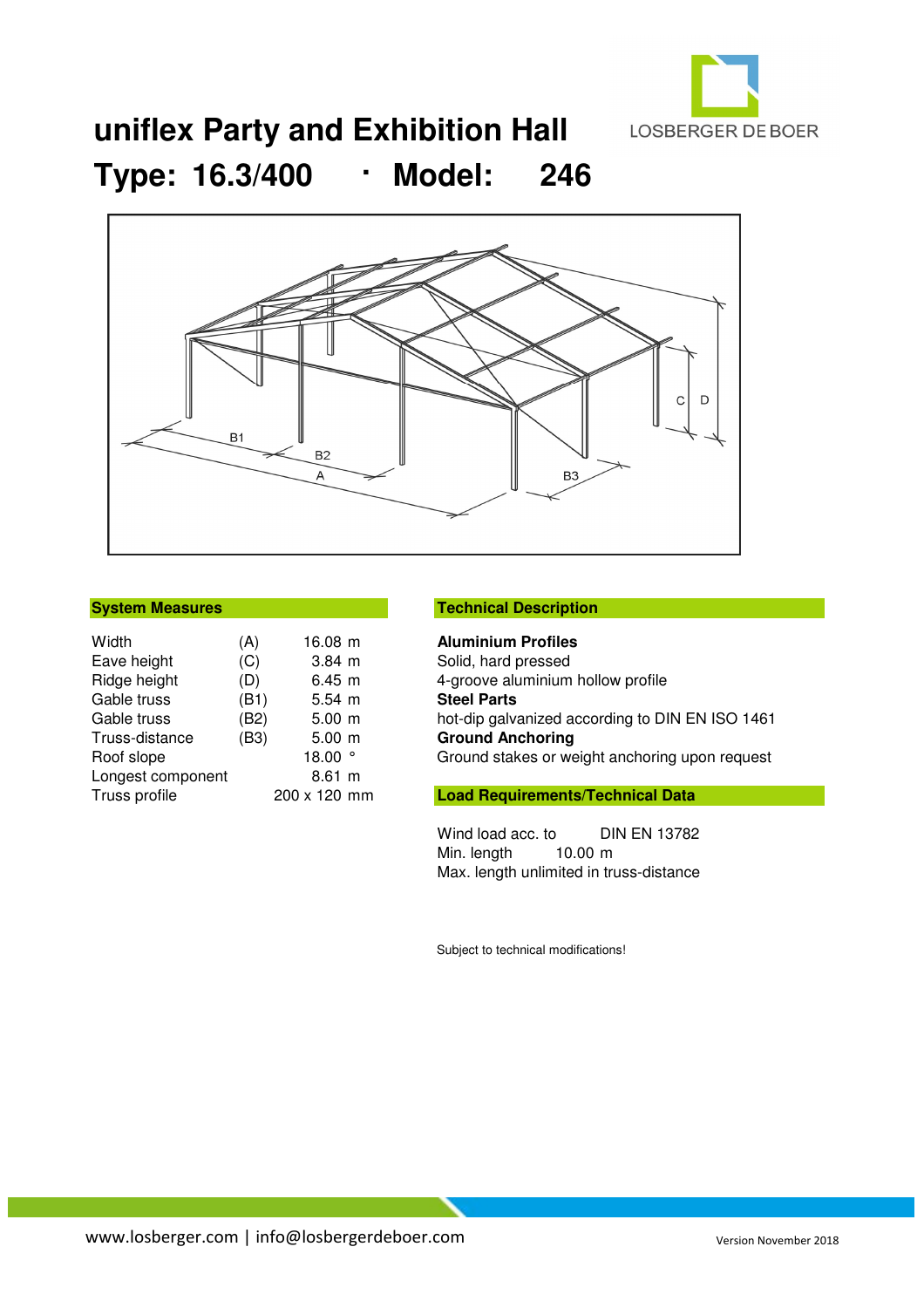

# **uniflex Party and Exhibition Hall Type: 20.3/400** · **Model: 249**



| Width             | (A)  | 20.08 m      |  |
|-------------------|------|--------------|--|
| Eave height       | (C)  | $3.84 \; m$  |  |
| Ridge height      | (D)  | $7.10 \; m$  |  |
| Gable truss       | (B1) | $5.04 \; m$  |  |
| Gable truss       | (B2) | $5.00 \; m$  |  |
| Truss-distance    | (B3) | $5.00 \; m$  |  |
| Roof slope        |      | 18.00        |  |
| Longest component |      | 10.71 m      |  |
| Truss profile     |      | 200 x 120 mm |  |
|                   |      |              |  |

### **System Measures Technical Description**

**Aluminium Profiles** Solid, hard pressed 4-groove aluminium hollow profile **Steel Parts** hot-dip galvanized according to DIN EN ISO 1461 **Ground Anchoring** Ground stakes or weight anchoring upon request

### **Load Requirements/Technical Data**

Wind load acc. to DIN EN 13782<br>Min. length 10.00 m Min. length Max. length unlimited in truss-distance